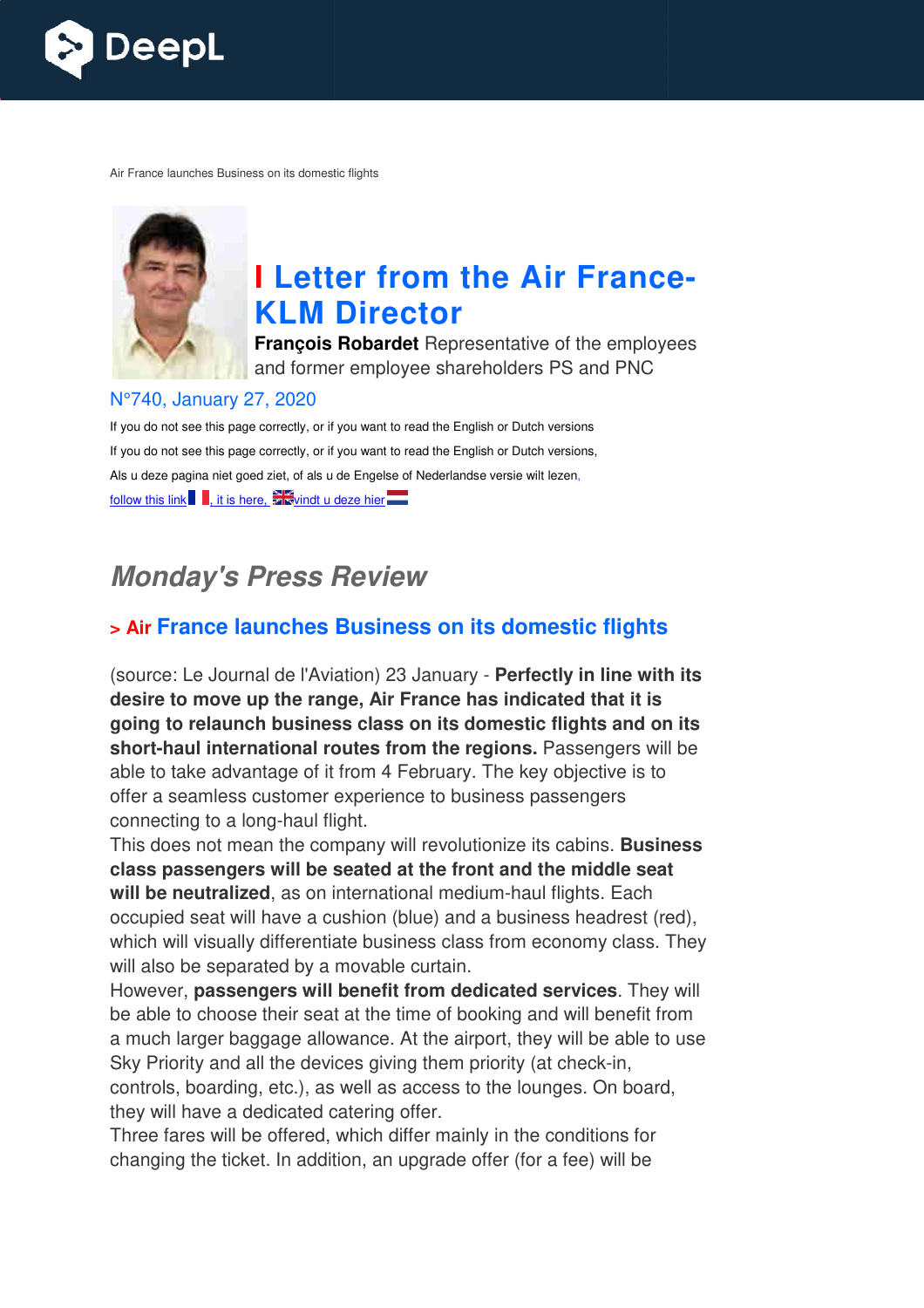available for economy class passengers 30 hours prior to departure.

**My comment:** The return of business class is in line with the desire to enhance the Air France brand, which is prestigious abroad.

For example, business class passengers arriving in France on a flight with a connection at Charles de Gaulle or Orly will benefit from improved service and comfort on the final leg.

### **> The Operations Control Centre (OCC): Air France's "beacon".**

(source AFP) 24 January - Geopolitical crisis, cyber attack, weather event, passenger discomfort **Air France's Operations Control Centre (OCC)**, with its highly secure access, is the airline's "beacon" and **manages all possible contingencies on the spot,** such as the virus in China.

**More than 500 people from 17 different professions take turns 24 hours a day in** front of state-of-the-art tools, under the responsibility of a shift manager, to ensure the safety of flights - one thousand a day for Air France - and their smooth running. (...)

 It is at the CCO, located at the company's headquarters in Paris-Charles de Gaulle, that cancellations are organized and commercial measures are implemented worldwide. For the past year, a social media unit has been integrated into the centre to monitor and feed social networks. (...)

**It's** also **the most secure place in the company**. "We filter the entrances and in times of major crisis we may have to close armoured doors to make the place completely watertight," explains Jean-Yves Chaumet, Director of Operations Control at Air France. "The CCO is in a way Air France's control tower", from where we ensure that "all internal or external contingencies have the minimum impact on our flight schedules" for the comfort of passengers and the airline's economy, according to Mr Chaumet. (...)

**Routes are also prepared at the OCC and** then submitted to air traffic control for approval. They will, for example, help to avoid areas of turbulence and traffic jams in European skies," explains François Roppé, supervisor of the dispatch unit.

Within the OCC, the "dispatcher" is "the first point of contact for crews" with the ground, once the aircraft doors are closed. (...) It is in communication with the crew via the Acars system (Aircraft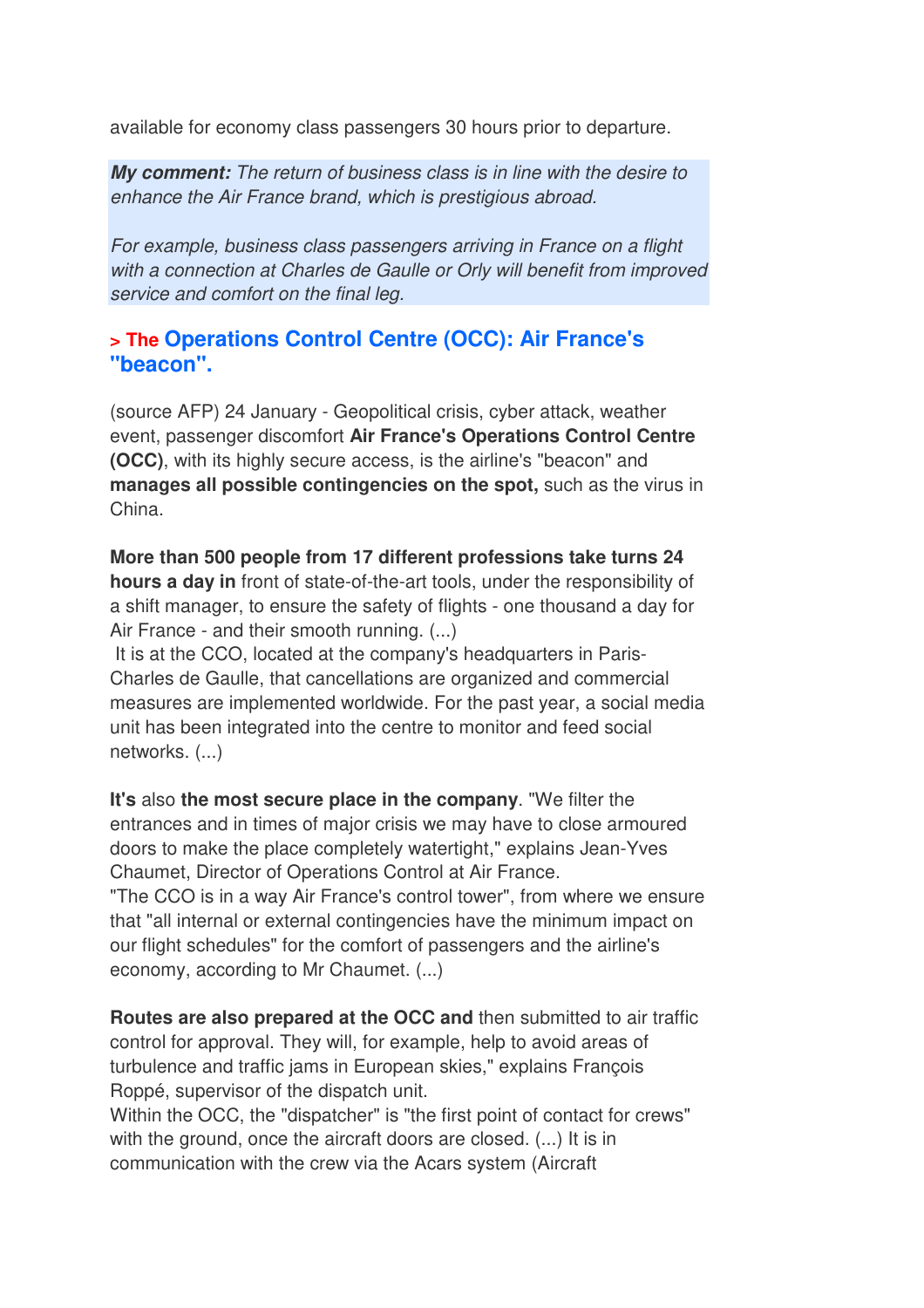Communication Addressing and Reporting System) and on the long haul by satellite telephone link. It intervenes in particular in the event of a major change in the weather en route.

Three times a day, a bell rings on the vast platform to discuss hot spots. (...)

 But in the **event of a major event** - computer failure, climatic event, crash... - **the crisis centre, which is even more secure, is open.**  A "shadow army" was then mobilized with about twenty experts on call. **By 2019, this centre will have been opened three times**. Twice for computer breakdowns and once for health reasons, each time without any consequences for passengers," says Chauvet.

**My comment:** This article is a good account of the importance of Air France's CCO (operations control centre).

The employees of this department ensure in real time the smooth running of our company's operations.

## **> Lufthansa is considering an IPO of its maintenance business on the technical stock exchange.**

(source Bloomberg Frankfurt translated with DeepL) 23 January - According to informed circles, **Lufthansa is considering an initial public offer by Lufthansa Technik to** finance the expansion of its subsidiary and increase the airline's market value. (...)

A partial IPO would help Lufthansa Technik generate funds for investments in digitisation or acquisitions, they said. According to George Ferguson, intelligence analyst at Bloomberg, **the Technik division has an enterprise value of approximately €7.5 billion, which is more than Lufthansa's market capitalization of approximately €6.9 billion**.

**My comment:** The operation Lufthansa is launching is similar to the one Jean-Marc Janaillac had imagined shortly after his arrival.

Noteworthy difference: after a long negotiation process (several years) with the trade unions, the German company has spun off its aircraft maintenance business, guaranteeing employees to retain their acquired rights.

This has already enabled Lufthansa to increase the number of service and maintenance facilities abroad without reducing the number of employees in Germany. It has thus become the world leader in the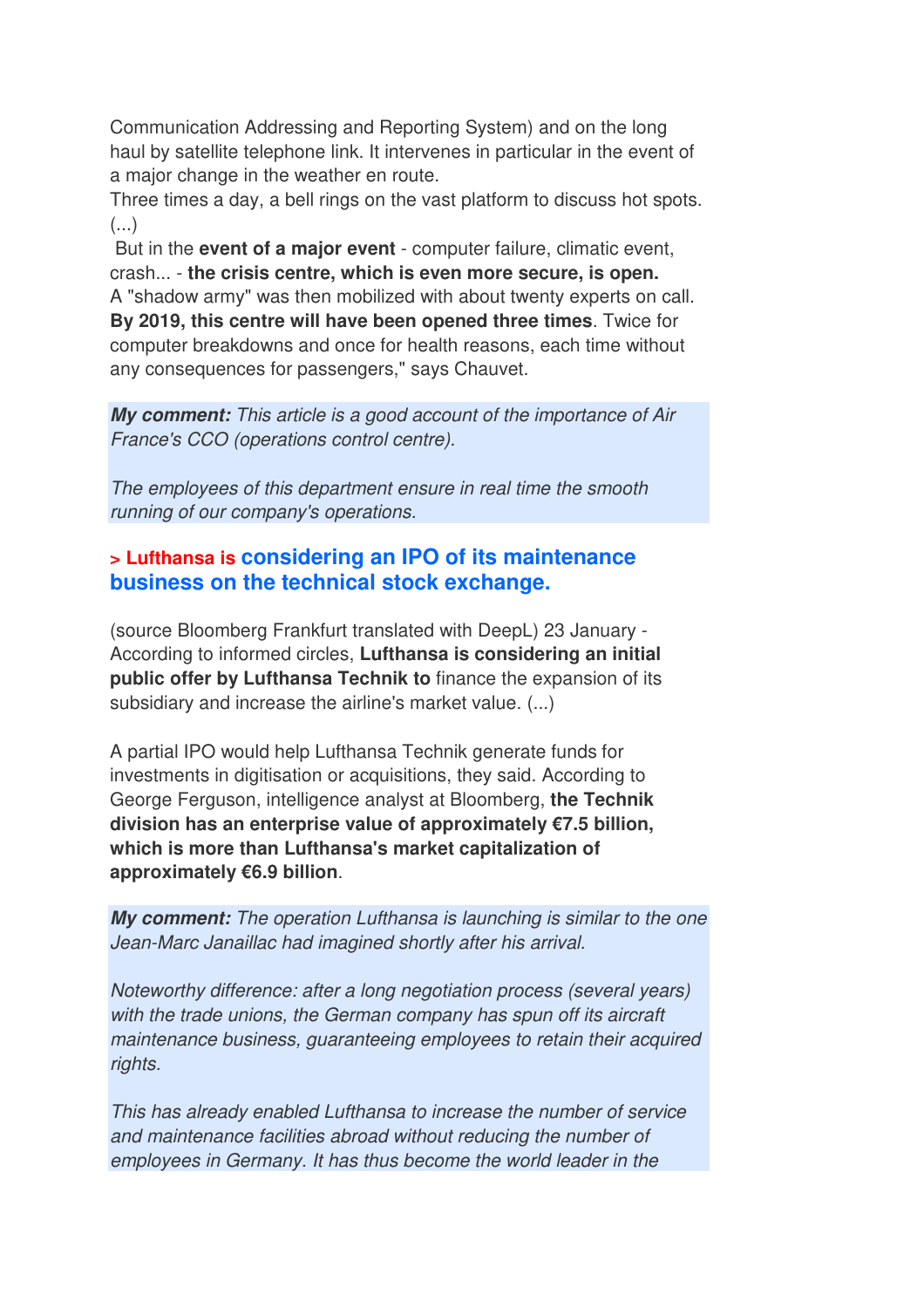#### sector.

#### **> Embellished in the low-cost sky before the consolidation of the sector**

(source Le Monde) January 23 - **Low-cost airlines** can breathe a sigh of relief. Instead of facing a difficult period, as they feared, they are **finally benefiting from a clear upturn in passenger traffic**. The British company easyJet is one of the main beneficiaries of this upturn.  $\left(\ldots\right)$ 

Ryanair, its great Irish rival, has also revised its outlook upwards. (...)

For the two low-cost countries, the **clouds that were gathering on the horizon,** such as Brexit (which will come into force on 31 January) or fluctuations in oil prices, **did not have the devastating effects feared**. (...)

The golden age of the low-cost segment, when Ryanair and easyJet were the sole players in this segment, is well and truly over. **After having despised them for a long time, the regular airlines have all developed their own low-cost carriers.** Air France is now flanked by Transavia, just as British Airways is flanked by Level and Vueling, while Lufthansa has taken off its subsidiary Germanwings. (...)

**The forced development of low-cost airlines is part of the consolidation taking place in the air transport sector**. Already very advanced in North America, it has led to the domination of "five major airlines: United Airlines, Delta Airlines, American Airlines, Southwest Airlines and JetBlue, which have an 80% market share," says Mr. Bacchetta.

The consolidation of the European sky is still in the making. The major quintet - consisting of IAG, the parent company of British Airways, Lufthansa, Air-France-KLM, Ryanair and easyJet - controls only about 50% of the market. However, the Irish company is only a modest leader (with 13%) .

**My comment:** Internal growth opportunities for airlines are limited.

The takeover of European companies has become the preferred solution for the five major European companies.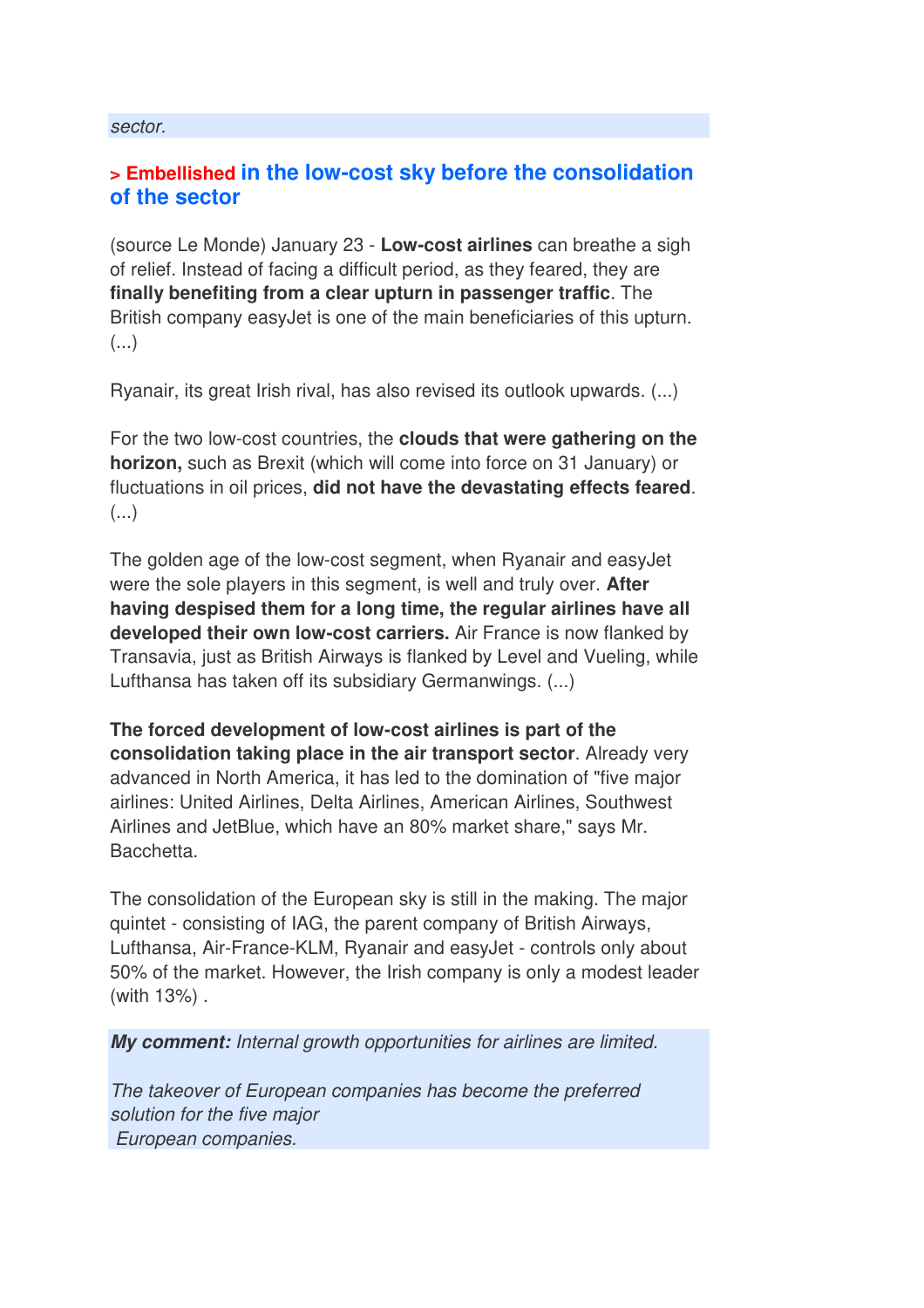### **> Air : LOT offers Condor**

(source Boursier com) January 24 - Small surprise in the European sky this Friday. **LOT Polish Airlines has announced the takeover of Condor, a former subsidiary of bankrupt British tour operator Thomas Cook**.

The combination of the two carriers will create one of Europe's leading aviation groups with around 20 million passengers a year. Condor will continue to act as an independent brand under its current management, while taking advantage of the increased connectivity and operational synergies between airlines.

Founded in 1956, **Condor,** which **operates a fleet of 58 aircraft, generated an** operating profit of €57 million in 2018-2019 on sales of €1.7 billion.

**Before going bankrupt last September, Thomas Cook had put its airline segment up for sale a few months earlier**. Unlike its parent company, Condor was able to continue its activities thanks to an emergency loan of 380 million euros granted by the German government. A loan that both actors have committed to repay in full. (...)

**My comment:** The takeover of Condor by LOT will allow the German company to continue its activities.

This is undoubtedly bad news for Lufthansa, which has already seen increased competition in its domestic market following the disappearance of Air Berlin.

#### **> Lufthansa relies on Google's cloud infrastructure**

(source Le Monde Informatique) January 20 - The world's leading airline **Lufthansa has chosen Google Cloud** to unify its IT infrastructure and provide machine learning capabilities. (... )

"By combining Google Cloud technology with Lufthansa Group's operational expertise, we are taking the digitization of our operations even further," said Detlef Kayser, Member of the Executive Board of the Lufthansa Group. "This will allow us to identify possible flight irregularities even earlier and to implement countermeasures more quickly. »

**As part of this agreement, the** amount of which has not been specified, it **is planned that Google Cloud employees will join the German airline's teams** to support it in the design and implementation of the platform and work with the group's IT and operational experts.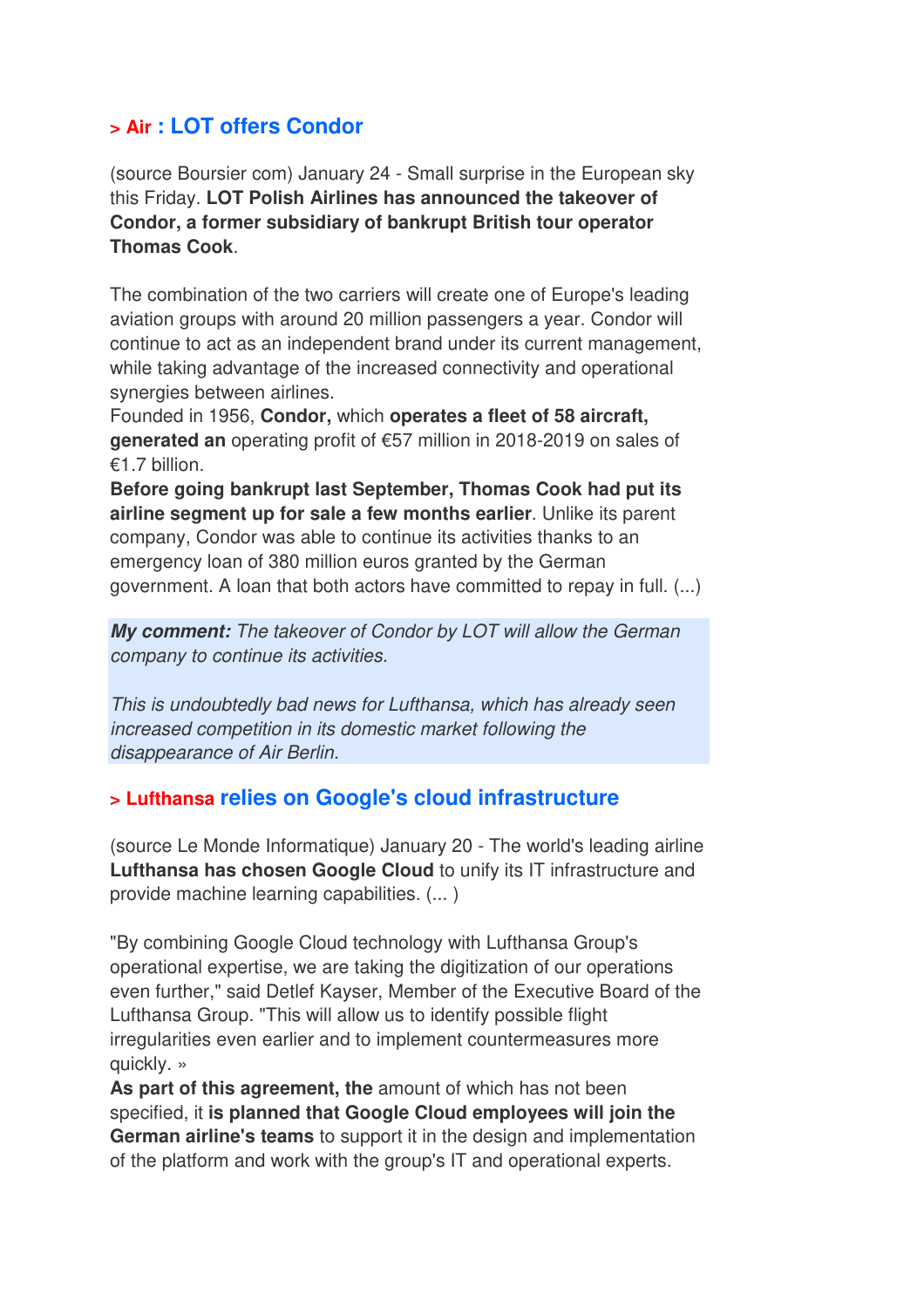Moreover, no information was filtered on the set of Google solutions chosen nor on the type of cloud selected, even if a hybrid approach appears in this case as logical as it is relevant.

**This is not the first time that Google has distinguished itself in the aerial**. Two years ago, the group made a big impression when it managed to win over Airbus, which announced the switch of 130,000 workstations to G Suite.

**My comment:** For those who want details about the cloud, I invite them to read again my letter n°722, available on my website.

I would simply add that the use of this type of infrastructure makes it possible to store a large volume of data at a low cost. On the other hand, this leads to high electricity consumption and therefore higher CO2 emissions.

Is it worth the risk?

## **> Boeing quietly burying its mid-range aircraft project**

(source Les Échos) January 23 - The **Boeing 797 will not see the light of day anytime soon**. After three years of reflection, **Boeing's new boss,** David Calhoun, **finally announced,** at his first press conference in Seattle, the indefinite **postponement of this "mid-range" aircraft project,** christened 797 in the press and supposed to be inserted between the 737 single-aisle medium-haul **aircraft** and the 787 twinaisle long-haul **aircraft.** (... )

"We are not giving up on the future, but all my attention and that of the management team must be devoted to getting the Max back in the air," he explained.

Designed in response to the resounding success of the Airbus A321, **this new 220 to 260-seat aircraft, known internally as the NMA (**New Midsize Market), **was likely to enter service as early as 2025,** after an initially expected commercial launch... at the latest Paris Air Show. The project seemed to be well advanced and the process of selecting the engine manufacturers had even begun. But the 737 Max crisis in March 2019 put a stop to the project. And the longer this one went on, the more the future of the NMA seemed to fade away.

With a crisis bill in excess of \$10 billion, it was hard to imagine that Boeing's board of directors would give the go-ahead for the commercial launch of a new, equally expensive program. But until now, the leaders of the American aircraft manufacturer had maintained the fiction. (...)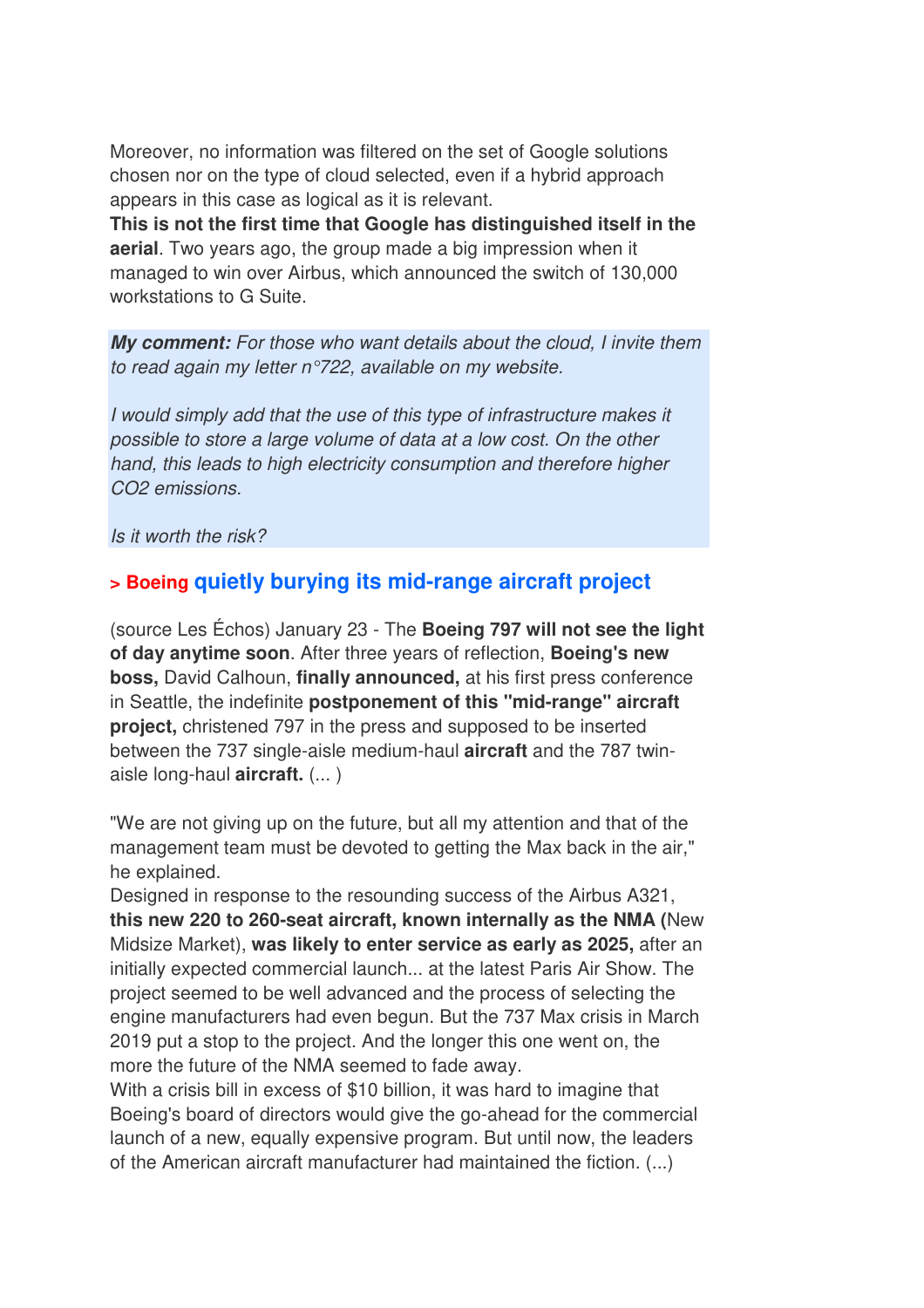**Before launching a new aircraft, the Boeing boss also wants to learn from the mistakes made on the 737 Max. We may have to start with the flight control philosophy before we get to the aircraft,"** he said. We have always favoured aircraft that required more piloting than those of our competitor. We're all going to have to think about what we want".

Future programs will also need to take into account the changing competitive environment. "We will have to take China into account," he said. **All the more reason to drop the project, to start again from scratch, even if the abandonment of this project leaves the field open, de facto, on the niche of large single-aisle longrange aircraft, to the Airbus and its A321,** which has only one problem: to produce more in order to meet demand.

**My comment:** It wasn't until the changes at Boeing's head that the consequences of the B737 max crisis were made official.

In the medium term, the cessation of production of the B737 Max and the indefinite postponement of the B797 are likely to have a significant impact on the development of the short and medium-haul business of Boeing's airline customers.

The question now for Boeing is whether the US manufacturer will be able to relaunch its B737 Max before its Chinese competitor, Comac, is operational.

#### **> Airbus installs its new A321neo line in Toulouse**

(source Le Journal de l'Aviation) 21 January - **So it will be Toulouse**. For several months, Airbus had been considering the creation of a new final assembly line (FAL) for the A321neo, which has become one of its best-sellers in recent years. On 21 January, the group's general staff decided in favour of the Occitan site, which was a clear favourite against Hamburg in Germany. The new facility will open in mid-2022 at the Jean-Luc Lagardère plant, currently dedicated to the A380.

**This will be the first time that Toulouse will produce A321neo aircraft,** whose production has until now been concentrated in Germany and Mobile, in the United States. (...) The manufacturer thus broke with the priority given to Hamburg for the assembly of medium-haul aircraft, in exchange for which the Pink City had a monopoly on long-haul aircraft. (...)

 In addition to the increase in production, **Airbus is also looking for ways to better manage the assembly of the A321neo,** which is more complex than that of the A320neo, particularly in its ACF (Airbus Cabin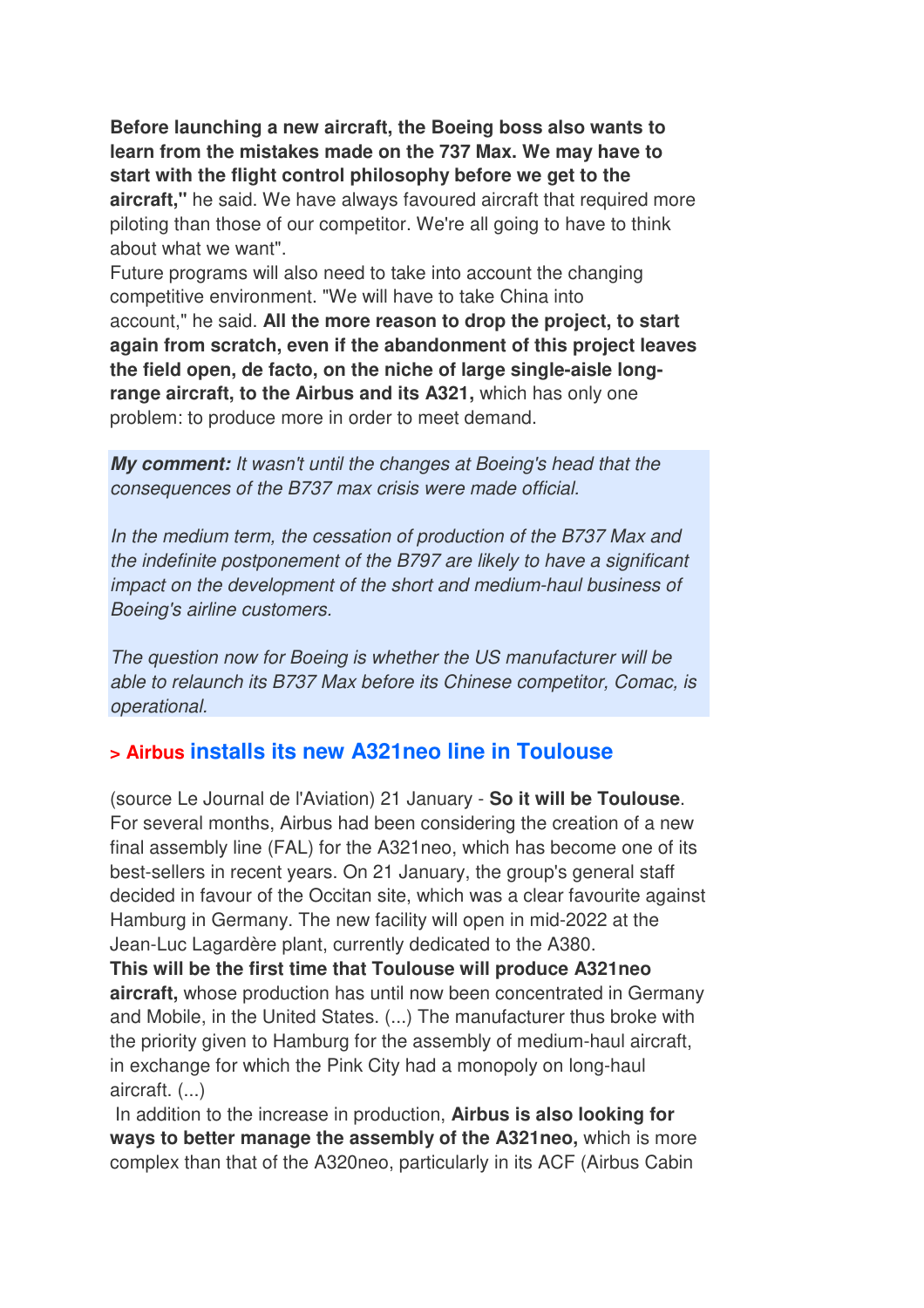Flex) version. The **installation of this flexible cabin on more aircraft than expected caused delays in deliveries last year**. (...) In 2020, the ACF cabin, which was previously offered as an option, will become standard on all A321neo aircraft. (...)

This decision is also a breath of fresh air for the employees of the Toulouse platform, particularly those at the Jean-Luc Lagardère plant. They will be faced with the A380 production shutdown next year. (...)

**My comment:** The A321neo is the best selling aircraft worldwide last year (490 orders).

The new production line in Toulouse will enable Airbus to accentuate its advantage in the long-range medium-haul market, especially since Boeing has just announced the redesign of its competing project (see previous article).

### **> Airbus: Ryanair is reportedly in talks about a large order**

(source CercleFinance) 24 January - **Ryanair'**s Austrian subsidiary is **reportedly about to order up to 100 Airbus aircraft,** a Laudamotion spokeswoman told WirtschaftsWoche. (...

) The order would be for medium-haul A320 and A321 aircraft to **be operated by the Austrian subsidiary Laudamotion, which** already has 23 Airbus aircraft in its WirtschaftsWoche fleet. (...)

 The group had already indicated that it was in negotiations for a large order for 100 Airbus aircraft at the beginning of last year. But in October, Ryanair's management did not follow up the discussions.

**My comment:** Ryanair's decision is surprising. Is it to anticipate delays in the delivery of the B737Max? Is it to strengthen its presence within the European Union after Brexit?

If this order was finalized it would be a great operation for Airbus.

#### **> In 2020, French air traffic growth could be the lowest in 10 years**

(source La Tribune) 21 January - **The Directorate General of Civil Aviation (DGAC) is forecasting an increase in passenger traffic of only 2% in 2020**, Patrick Gandil, the director of the DGAC, said on Monday. In 2019, traffic increased by 4% to 179 million passengers (...), despite the bankruptcies of Aigle Azur and XL Airways. **If this forecast proves to be correct, it will be the lowest growth in ten years**. In 2010, after the financial crisis of 2009, traffic had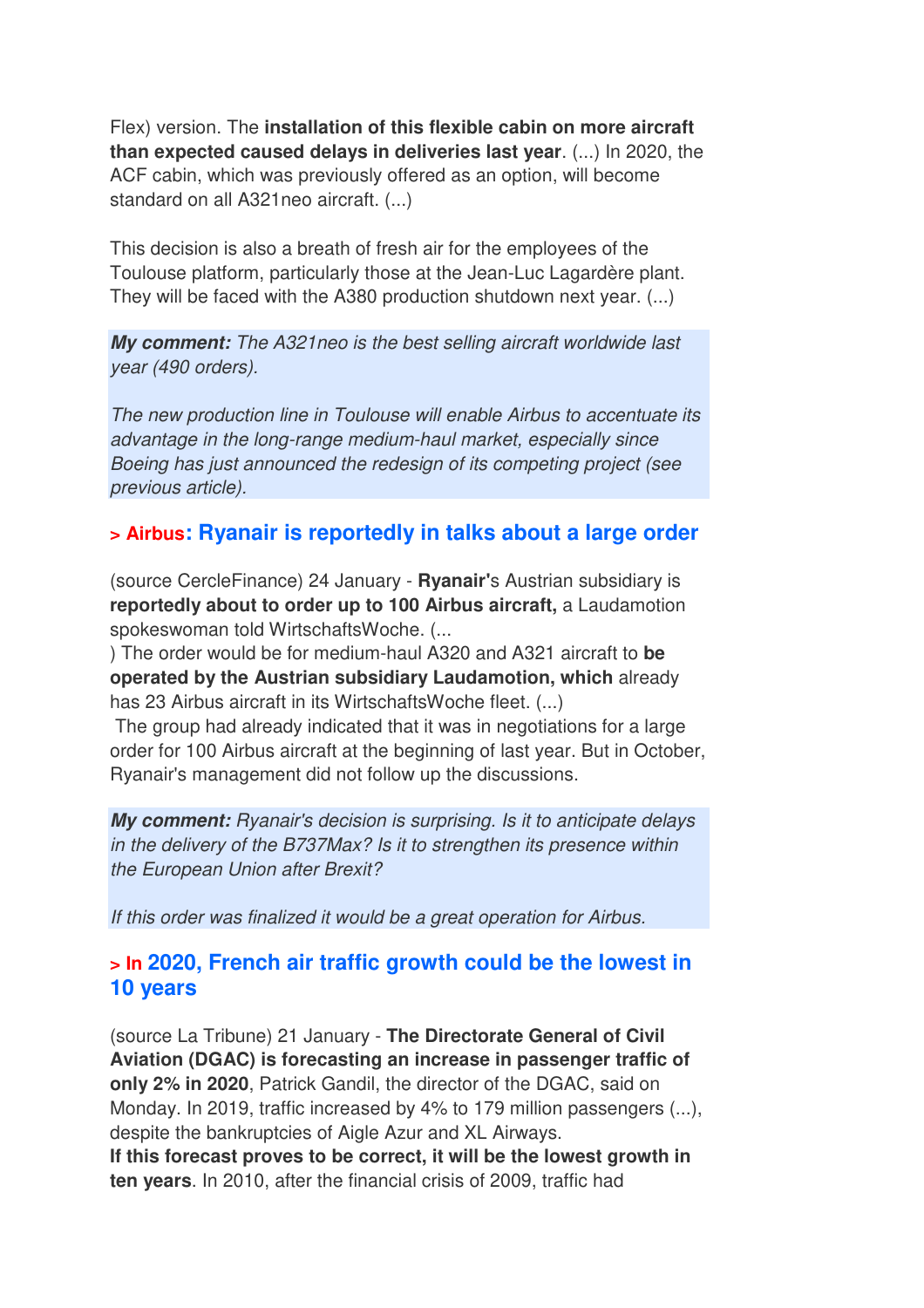increased by 1.70%.

**Since the elasticity of traffic growth is usually more than two times that of GDP, these forecasts are more or less in line with those of French economic growth**. In mid-December, the Banque de France revised its growth forecasts for 2020 downwards to 1.1% from 1.3% so far.

Beyond economic activity, some airlines will not be able to grow as they would have liked. Transavia, for example. (...) Air France's low-cost subsidiary must train the pilots needed for its growth. Furthermore, the immobilisation of the B737 MAX obviously hinders the growth of customer airlines, mainly Ryanair in Europe.

**My comment:** In air transport several indicators are observed in order to assess the traffic evolution prospects.

The first, cited in the article, is GDP.

The second indicator monitored is that describing air freight activity. Generally, it prefigures the evolution of passenger traffic at the end of nine months.

Both indicators show signs of shortness of breath. Thus, since the beginning of 2019, cargo activity has been declining.

2020 could therefore be a difficult year for airlines.

#### **> The green kerosene is ready, but no one wants to pay for the gas.**

(source La Tribune de Genève) 18 January - **Ten years after the flight of a Boeing 747 Virgin Atlantic carrying for the first time a mixture of kerosene and biofuel, the latter weighs less than one hundredth of the hydrocarbons burned by civil aviation. For cost reasons**. However, this "biojet" remains "the only solution to limit [our] CO2 emissions", according to the IATA - the "voice" of air transport in Geneva - and aviation has "no alternative to liquid hydrocarbons". The change in practice is all the more pressing because, faced with the threat of an international ecotax, airlines have committed to halving their CO2 emissions by the middle of the century... while the number of their passengers, which doubles every fifteen years, shows little sign of slowing down. (...)

**Green fuel costs between \$2,000 and \$3,000 per tonne,** or nearly \$4 per litre. While **good old-fashioned kerosene is available for less than \$650**. It's a quick calculation. Adding a quarter of a "biojet" when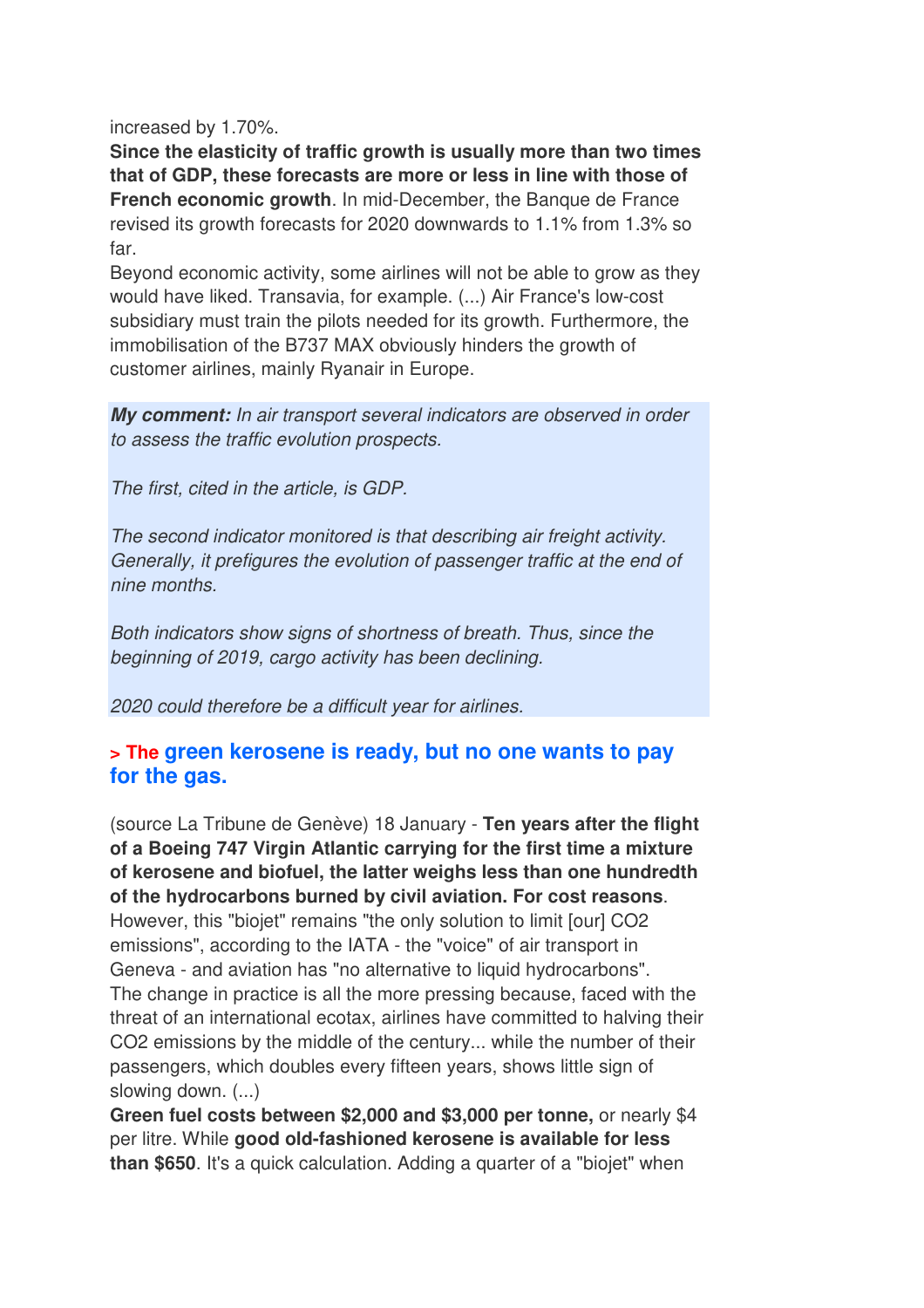filling an Airbus often costs as much as a full tank. (...)

 Unless there is another oil price spike, as in 2007, biojet will remain more expensive than conventional kerosene. (...) "**Turning it into a real market will require government support** so that travellers do not pay the full cost of its adoption," says Sami Jauhiainen, head of renewable aviation fuels at Neste, one of the world's largest biodiesel producers. Everything remains suspended, he said, to the uncertainties surrounding the decisions on the promotion of biokerosene that are due to be taken, particularly in the European Union. (...)

**A full-scale test was launched last May by The Hague Airport to host a pilot plant**. Fuelled by solar panels, it will be capable of producing 1,000 litres of biokerosene per day - enough to fill about 3% of the fuel tank of an Airbus A320. (...)

Lufthansa, for its part, announced a year ago a project with the German Heide refinery to produce synthetic kerosene using wind power from the North Sea.

"We are closely monitoring these technologies and the start-ups behind them, these efforts are still at the research stage and the key to transforming CO2 into liquid hydrocarbons is still to have renewable electricity (editor's note: in quantities)," says Sami Jauhiainen, the biojet specialist at Finnish giant Neste.

**My comment:** In order for the green fuel industry to develop, a coordinated decision by the governments of the countries that are the largest users of air transport would be required.

An obligation to use this fuel gradually would be the only way for industrialists to make the major investments necessary for the development of this sector.

#### **> Basel-Mulhouse Airport: more than 9 million passengers in 2019, a record high**

(source france3-régions with AFP) 21 January - **The EuroAirport of Basel-Mulhouse, the third largest in Switzerland and the fifth largest of France's provincial airports, will handle 9.09 million passengers in 2019, up 6% over a year,** it said in a press release published on Tuesday 21 January. "This is a new record," said its director Matthias Suhr at a press briefing.

The growth in 2019 is "rather in the upper end of the pack" of airports of comparable size in Europe, Suhr said. **The British airline EasyJet remains by far the leader on the ground, with a market share of 60%,** which it has consolidated with growth slightly higher than the average for the French-Swiss airport (+7.5%). It is now followed by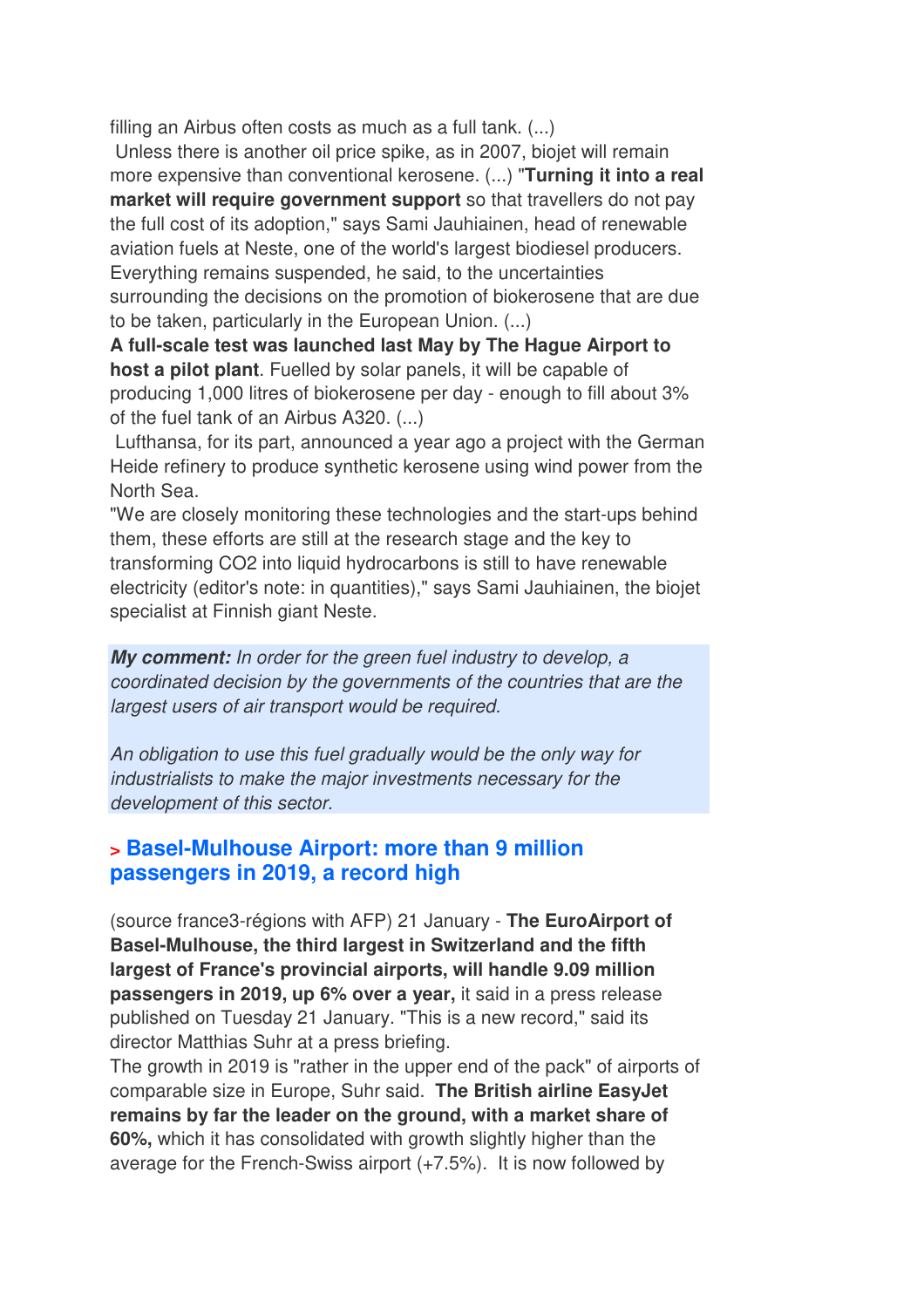Hungary's low-cost airline Wizz Air (7.8%), whose traffic last year jumped by almost 38% on its flights, mainly to Eastern Europe. Air France and Lufthansa, on the other hand, saw a decline of 11.3% and 1.6% respectively, which EuroAirport management explains by the impact of strikes by their flight crews. **For the year 2020, "we expect a small increase" in traffic, in the** order of 100,000 additional passengers, Suhr said, adding that this forecast was "comparable" to that of airports of the same size. (...)

**The EuroAirport aims in particular to continue the reduction of noise between 23:00 and midnight,** which began last year **with a** 14% reduction in the number of flights scheduled in this time slot, and **the more frequent use of "latest generation",** quieter **aircraft,** such as the Airbus A320Neo, Mr Suhr explained. In April, **it will introduce a financial incentive** for this type of aircraft, in the **form of a reduction in their landing fee of** 60% during the day and **80% after 22:00, the** director announced.

**My comment:** The development of Basel-Mulhouse airport contrasts with that of its neighbour Strasbourg-Entzheim, 130km away.

In 2003, Basel-Mulhouse (2.5 million passengers) and Strasbourg-Entzheim (2 million passengers) .

The former has focused on developing low-cost leisure flights, while the latter (with the prestige of the European Parliament as its seat) has given priority to business activity.

Today, the facts are startling: Basel-Mulhouse welcomes 9 million passengers and continues to develop, Strasbourg-Entzheim has seen its traffic stable at 1.2 million passengers since 2008.

## **Stock exchange press review**

#### **> The Paris Stock Exchange remains weighed down by concerns about the Chinese virus**

(source AFP) 23 January - **The Paris Stock Exchange lost ground on Thursday for the fourth consecutive session, still concerned about the spread of a new virus in China** that has infected more than 570 people and led to the confinement of several cities in the country. (...) Opting as expected for the status quo for its first meeting of the year, the European Central Bank (ECB) for its part was slightly more optimistic about the economic situation in the euro zone, due in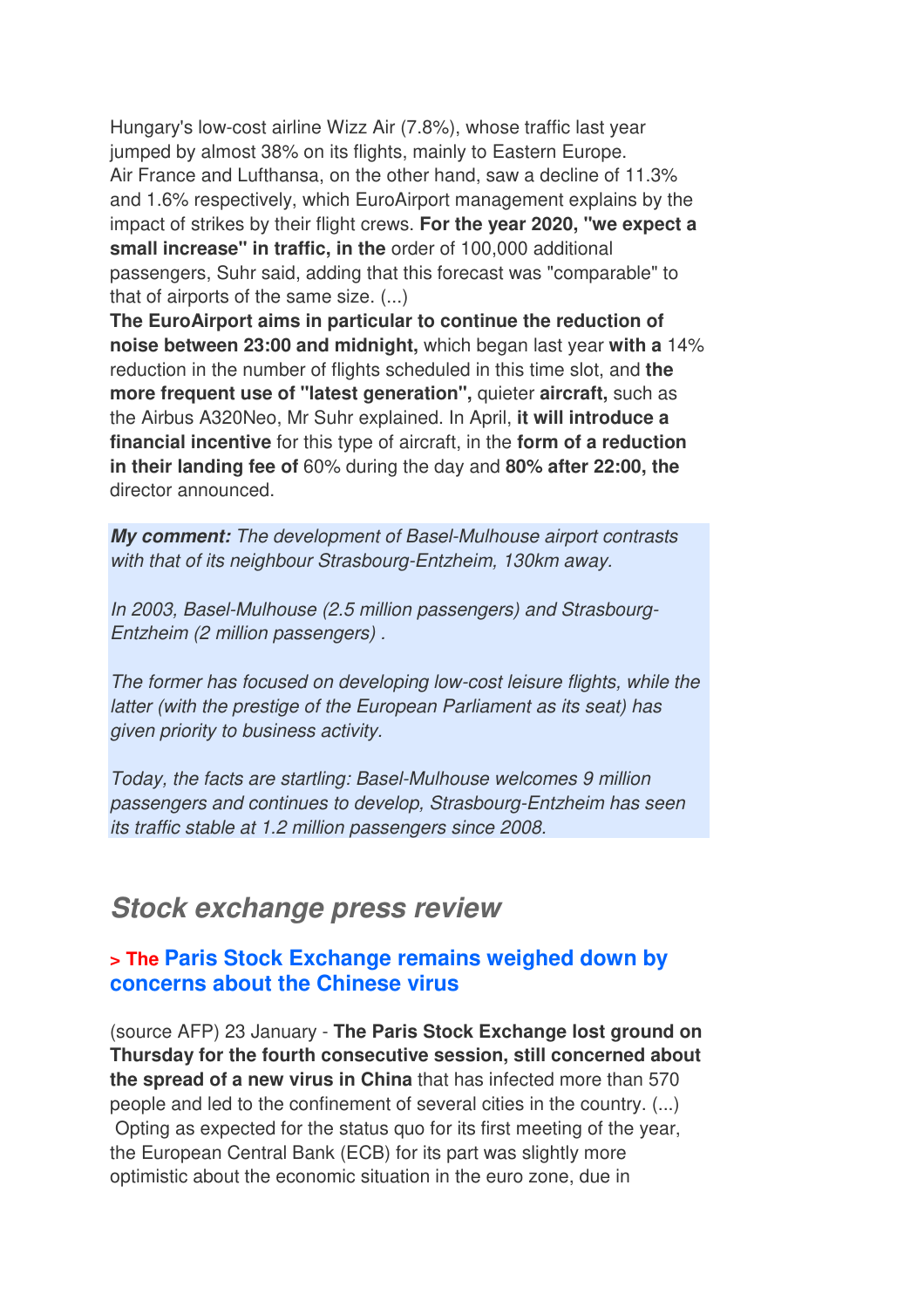particular to the Sino-US trade agreement. In addition, the Frankfurt institution launched the first review of its strategy in 17 years to adjust its objectives and integrate climate protection into its instruments. (...)

#### **Luxury was again affected by the latest information on the spread of the virus from China, as were air transport and hotels.**

**My comment:** Airlines are closely monitoring the evolution of the Chinese virus. During the previous epidemic (SARS in 2002), they had seen a sharp decline in activity.

## **End of the press review**

### **> Follow-up to the referendum on the privatisation of Aéroports de Paris**

The consultation procedure on the privatisation of the ADP group has been open since 13 June and will run until March 2020. It requires the signatures of 4.7 million voters to lead to a referendum on a shared initiative (RIP).

On the Internet, the consultation can be signed on the site referendum.interieur.gouv en

As of 27 January, the consultation had collected 1,073,000 signatures, i.e. 22.75% of the signatures required.

**My comment:** Since the one million signatures milestone was passed (early December) the number of signatures has been stagnating.

#### **> My comment on the Air France-KLM share price evolution**

**The Air France-KLM share is at 8.44 euros at the close of trading on Monday 27 January. It is down -10.57%.** The luxury goods, air transport and hotel sectors are affected by information on the spread of the virus from China. Air-France-KLM is impacted by the freezing of many air routes with China.

In one month, the stock lost 20% of its value.

#### **The average (the consensus) of analysts for the AF-KLM share is**